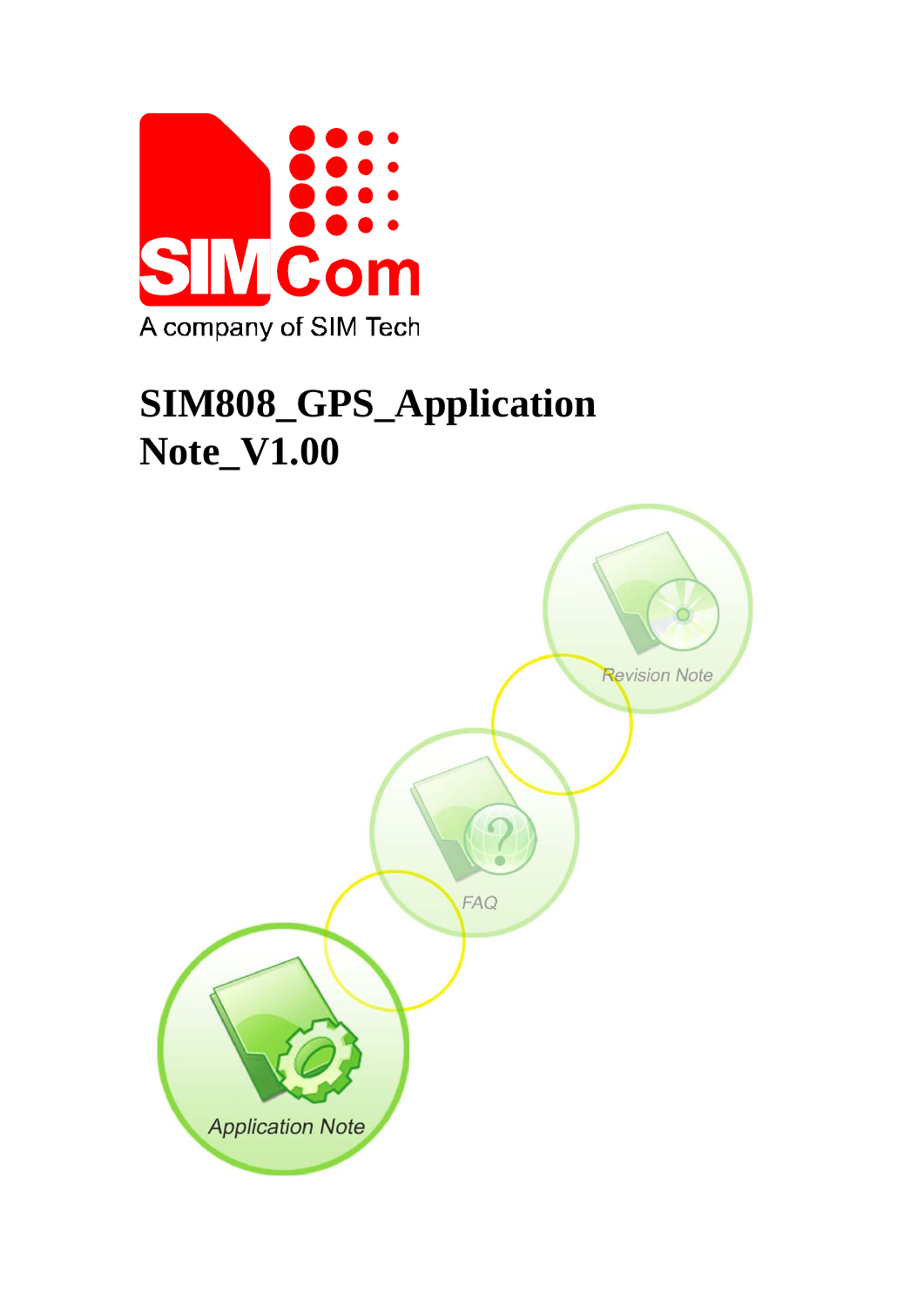

| Document Title      | SIM808_GPS_Application Note       |
|---------------------|-----------------------------------|
| <b>Version</b>      | 1.00                              |
| <b>Date</b>         | 2014-01-26                        |
| <b>Status</b>       | Release                           |
| Document Control ID | SIM808_GPS_Application Note_V1.00 |

#### **General Notes**

SIMCom offers this information as a service to its customers, to support application and engineering efforts that use the products designed by SIMCom. The information provided is based upon requirements specifically provided to SIMCom by the customers. SIMCom has not undertaken any independent search for additional relevant information, including any information that may be in the customer's possession. Furthermore, system validation of this product designed by SIMCom within a larger electronic system remains the responsibility of the customer or the customer's system integrator. All specifications supplied herein are subject to change.

#### **Copyright**

This document contains proprietary technical information which is the property of Shanghai SIMCom Wireless Solutions Ltd, copying of this document and giving it to others and the using or communication of the contents thereof, are forbidden without express authority. Offenders are liable to the payment of damages. All rights reserved in the event of grant of a patent or the registration of a utility model or design. All specification supplied herein are subject to change without notice at any time.

*Copyright © Shanghai SIMCom Wireless Solutions Ltd. 2014*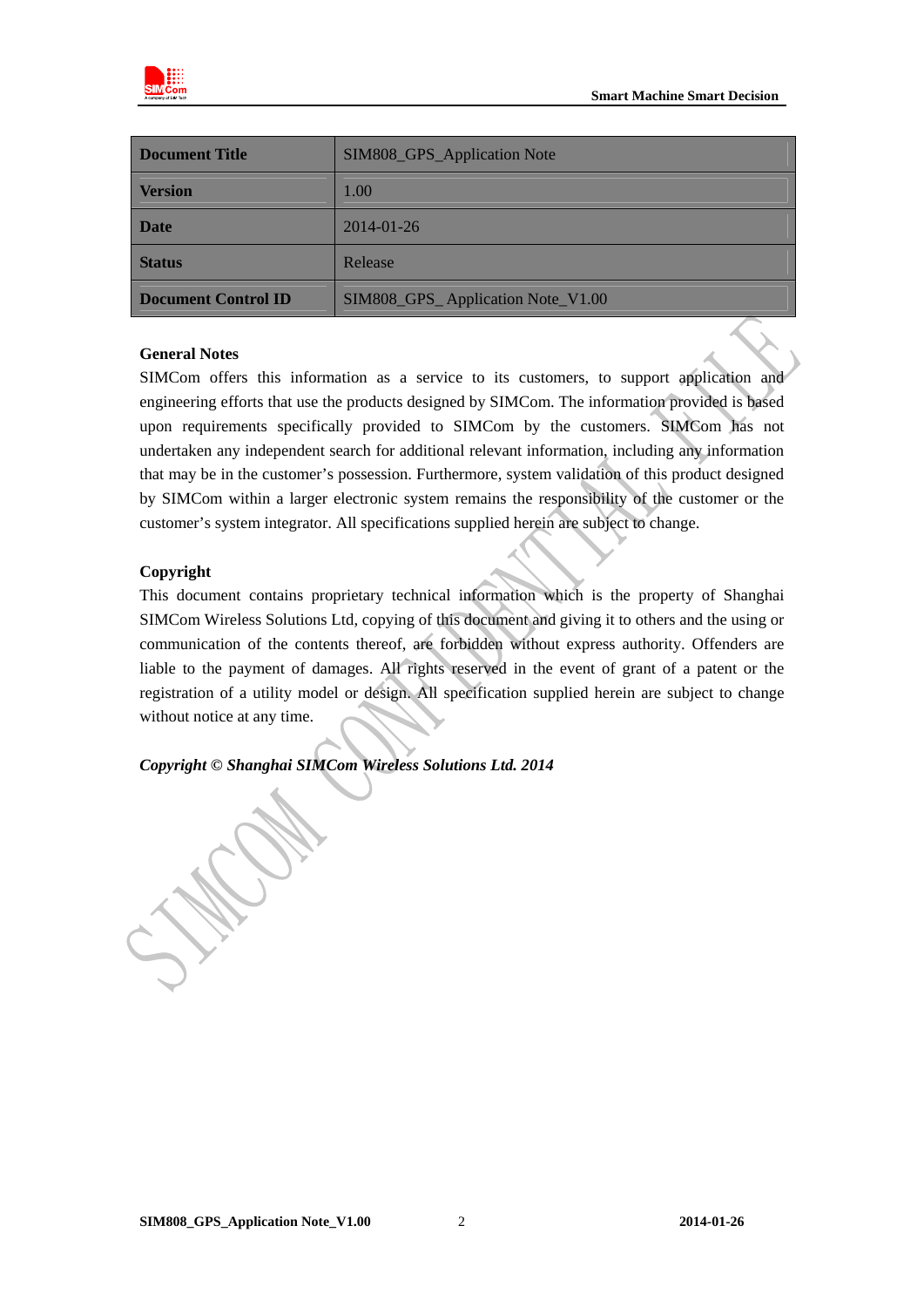

### **Contents**

| 2. |                             |
|----|-----------------------------|
|    | $AT+CGPSPWR$<br>2.1.        |
|    | 2.2.<br>$AT+CGPSRST$        |
|    | 2.3.<br>$AT+CGPSINE$        |
|    | 2.4.<br>AT+CGPSOUT          |
|    | 10<br>AT+CGPSSTATUS<br>2.5. |
| 3. |                             |
| 4. | 12                          |
|    |                             |
|    | $\mathsf{A}$                |
|    |                             |
|    |                             |
|    |                             |
|    |                             |
|    |                             |
|    |                             |
|    |                             |
|    | B                           |
|    |                             |

J. C.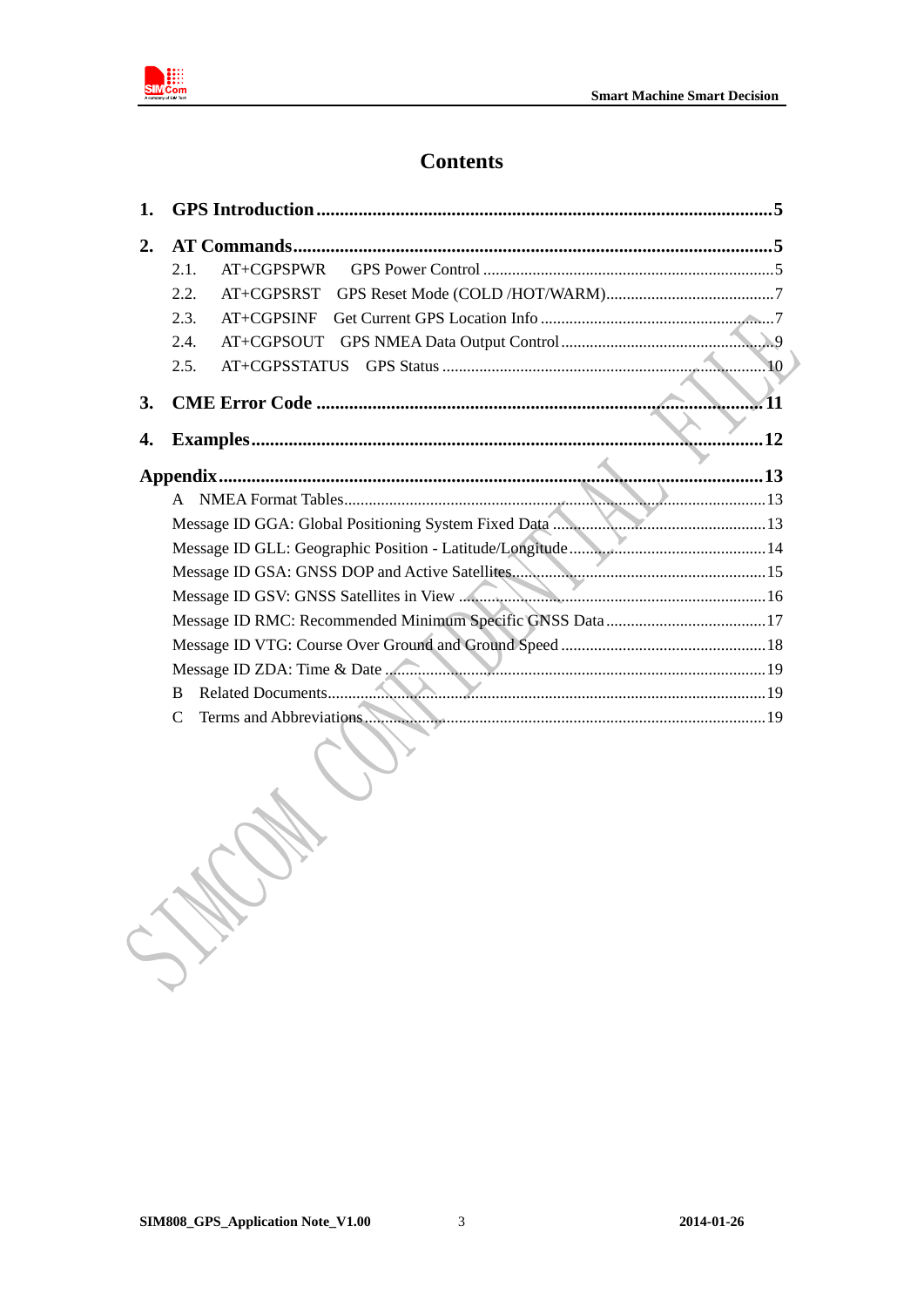

# **Version History**

| 日期         | 版本   | 修改点描述       |              |
|------------|------|-------------|--------------|
| 2014-01-26 | 1.00 | New version | Haibing.chen |

# **Scope**

This document describes how to use the AT command about GPS and some application. Note: The document can apply to SIM808.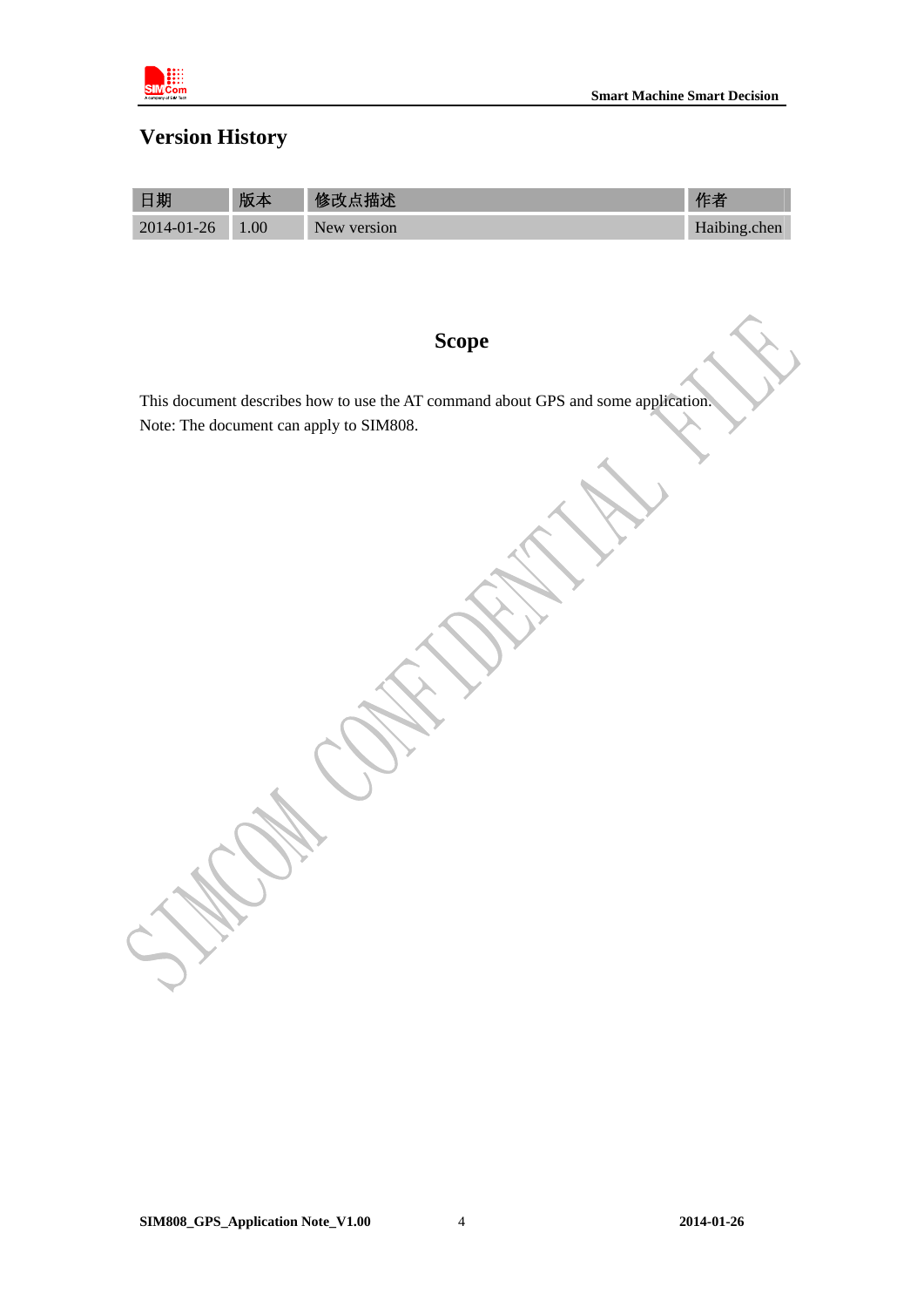<span id="page-4-0"></span>

### **1. GPS Introduction**

This paper provides information that can be used to implement your GPS application solutions by the SIM808 module. The methods provided will cover the module's circuit connection and how to manage the various accesses to the location data by AT command.

## **2. AT Commands**

SIM808 GPS AT command overview.

| <b>Command</b> | <b>Description</b>                   |  |
|----------------|--------------------------------------|--|
| AT+CGPSPWR     | <b>GPS POWER CONTROL</b>             |  |
| AT+CGPSRST     | GPS RESET MODE (COLD/HOT/WARM)       |  |
| AT+CGPSINF     | <b>GET CURRENT GPS LOCATION INFO</b> |  |
| AT+CGPSOUT     | <b>GPS NMEA DATA OUTPUT CONTROL</b>  |  |
| AT+CGPSSTATUS  | <b>GPS FIX STATUS</b>                |  |
|                |                                      |  |

### **2.1. AT+CGPSPWR GPS Power Control**

| <b>AT+CGPSPWR</b> GPS Power Control |                                                             |  |
|-------------------------------------|-------------------------------------------------------------|--|
| <b>Test Command</b>                 | Response                                                    |  |
| $AT+CGPSPWR=?$                      | +CGPSPWR: (list of supported <mode>s)</mode>                |  |
|                                     |                                                             |  |
|                                     | OK                                                          |  |
|                                     | Parameters                                                  |  |
|                                     | See Write Command                                           |  |
| <b>Read Command</b>                 | Response                                                    |  |
| AT+CGPSPWR?                         | TA returns the current value of GPS Power Control PIN       |  |
|                                     | +CGPSPWR: <mode></mode>                                     |  |
|                                     |                                                             |  |
|                                     | OK                                                          |  |
|                                     | Parameters                                                  |  |
|                                     | <b>See Write Command</b>                                    |  |
| <b>Write Command</b>                | Response                                                    |  |
| $AT+CGPSPWR = <$ mode>              | <b>GPS POWER CONTROL ON/OFF</b>                             |  |
|                                     | OK                                                          |  |
|                                     | $\alpha$                                                    |  |
|                                     | <b>ERROR</b>                                                |  |
|                                     |                                                             |  |
|                                     | Parameters                                                  |  |
|                                     | $<$ mode $>$<br>turn off GPS power supply<br>$\overline{0}$ |  |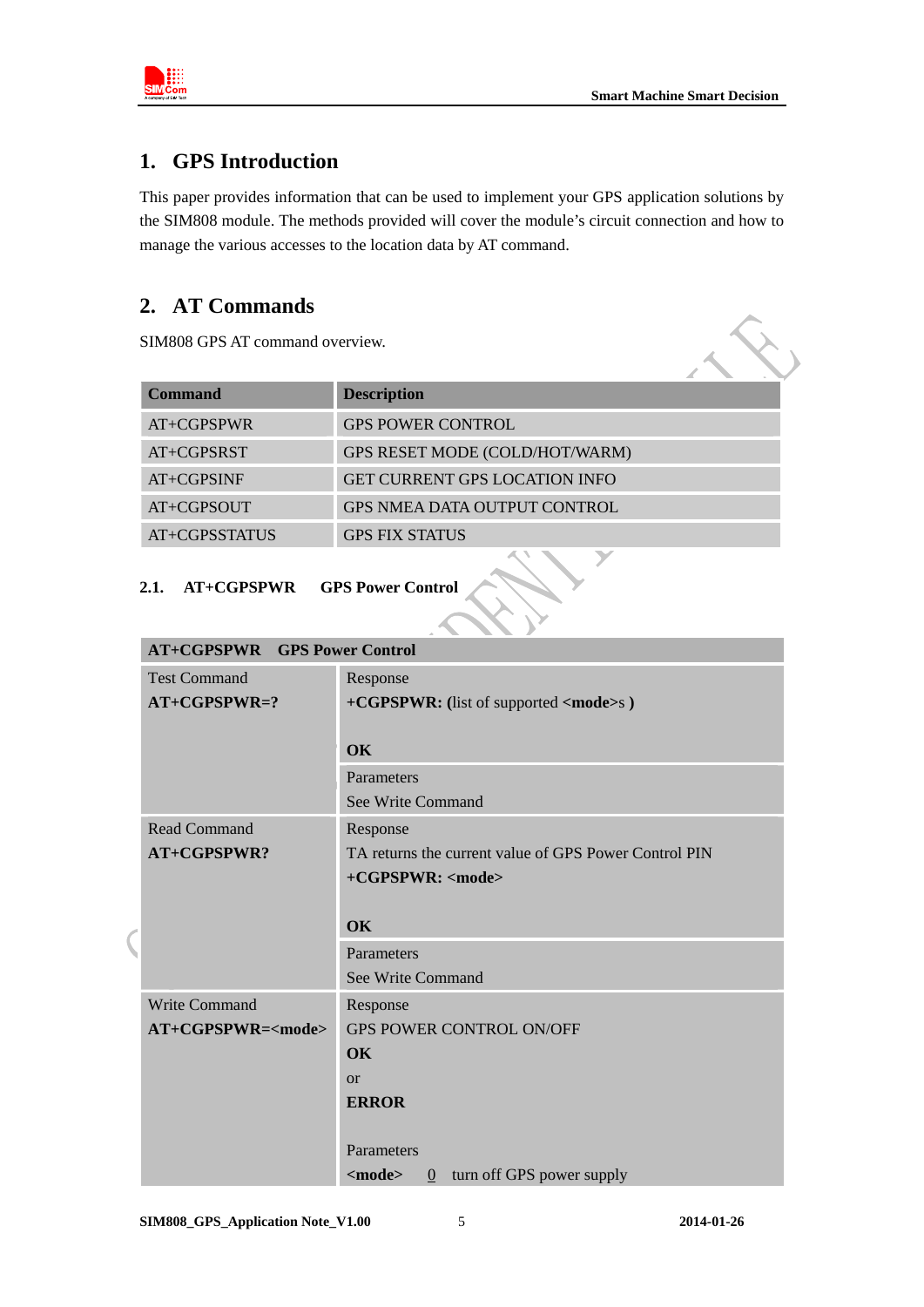

| 1 turn on GPS power supply |
|----------------------------|
|                            |
|                            |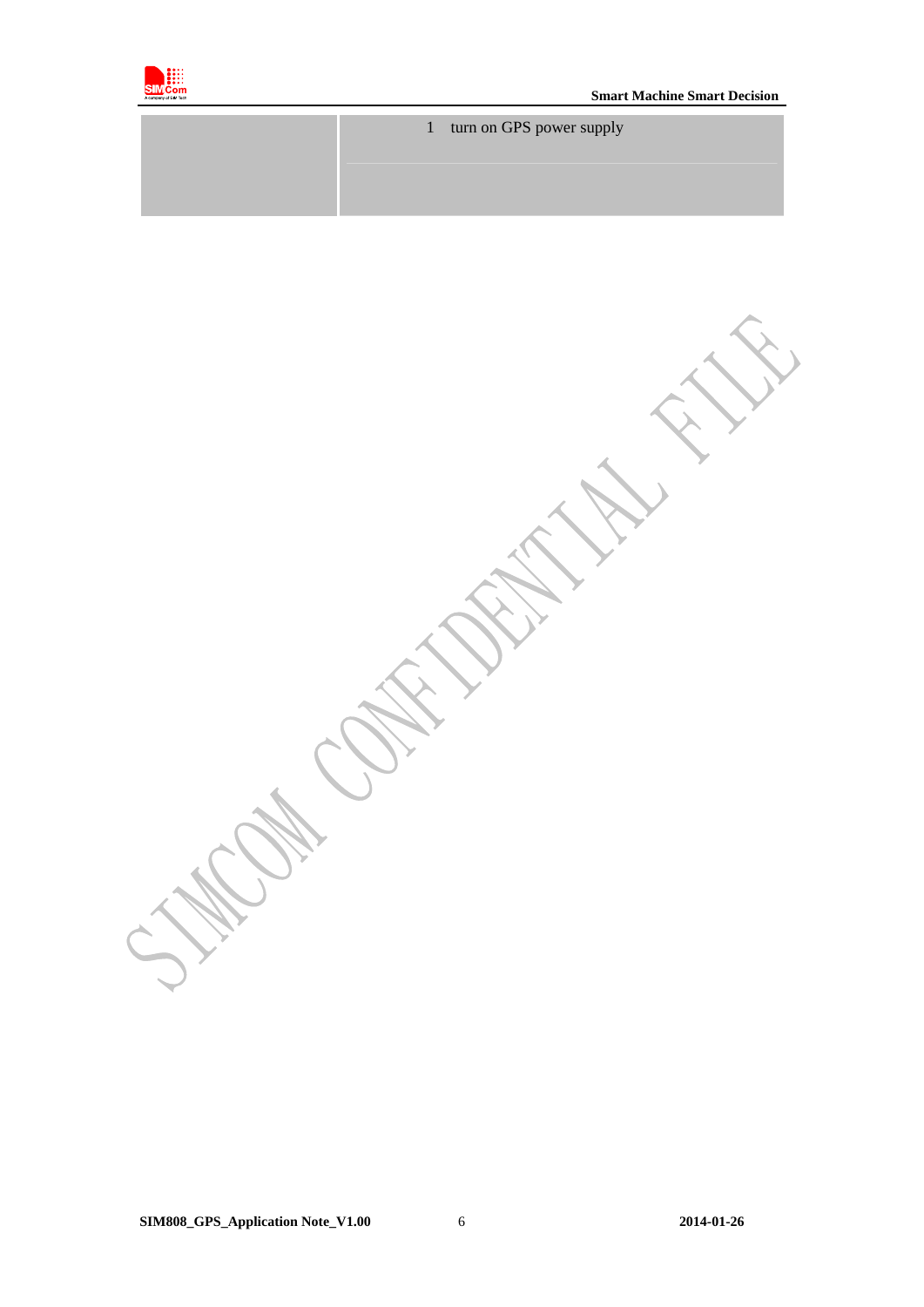<span id="page-6-0"></span>

### **2.2. AT+CGPSRST GPS Reset Mode (COLD /HOT/WARM)**

| <b>GPS Reset Mode ( COLD /HOT/WARM)</b><br>AT+CGPSRST |                                                      |  |
|-------------------------------------------------------|------------------------------------------------------|--|
| <b>Test Command</b>                                   | Response                                             |  |
| $AT+CGPSRST=?$                                        | +CGPSRST: (list of supported <mode>s)</mode>         |  |
|                                                       |                                                      |  |
|                                                       | OK                                                   |  |
|                                                       | Parameter                                            |  |
|                                                       | See Write Command                                    |  |
| <b>Read Command</b>                                   | Response                                             |  |
| AT+CGPSRST?                                           | TA returns the current value of GPS Reset mode       |  |
|                                                       | +CGPSRST: <mode></mode>                              |  |
|                                                       |                                                      |  |
|                                                       | OK                                                   |  |
|                                                       | Parameter                                            |  |
|                                                       | See Write Command                                    |  |
| <b>Write Command</b>                                  | Response                                             |  |
| AT+CGPSRST= <mode></mode>                             | <b>GPS MODE RESET Parameters</b>                     |  |
|                                                       | <b>OK</b>                                            |  |
|                                                       | $\alpha$                                             |  |
|                                                       | <b>ERROR</b>                                         |  |
|                                                       |                                                      |  |
|                                                       | $<$ mode $>$                                         |  |
|                                                       | reset GPS in COLD start mode;<br>$\overline{0}$      |  |
|                                                       | reset GPS in HOT mode<br>$\mathbf{1}$                |  |
|                                                       | reset GPS in WARM mode<br>$\overline{2}$             |  |
| Reference                                             | Note:                                                |  |
|                                                       | COLD start mode is recommended For first time reset. |  |
|                                                       |                                                      |  |

**2.3. AT+CGPSINF Get Current GPS Location Info** 

| <b>AT+CGPSINF</b> Get Current GPS Location Info |                                                    |  |
|-------------------------------------------------|----------------------------------------------------|--|
| <b>Test Command</b>                             | Response                                           |  |
|                                                 | $AT+CGPSINF=?$ +CGPSINF : $(0,2,4,8,16,32,64,128)$ |  |
|                                                 |                                                    |  |
|                                                 | OK                                                 |  |
|                                                 | <b>Parameters</b>                                  |  |
|                                                 | See Write Command                                  |  |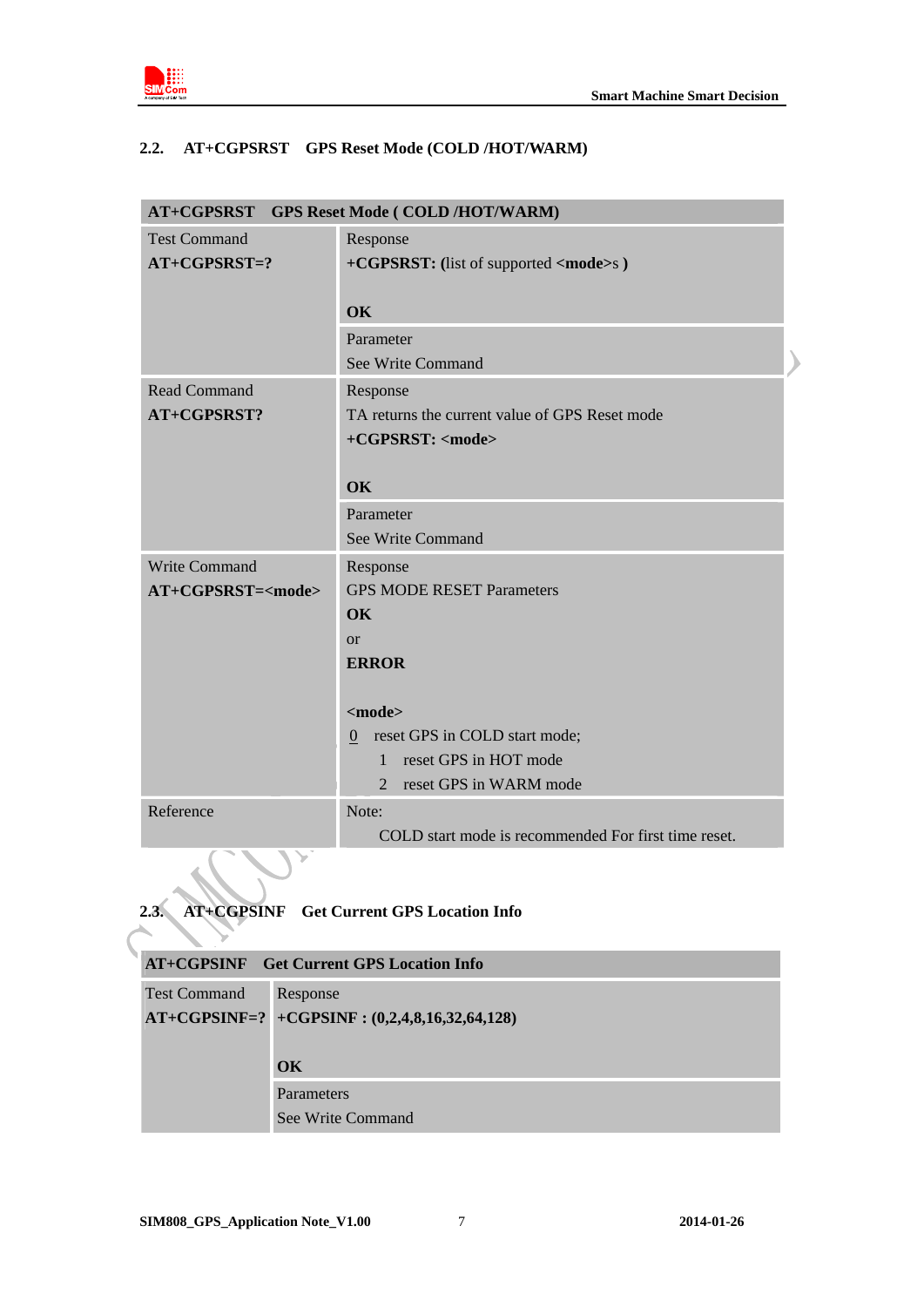

| <b>Write Command</b> | TA returns the current successful GPS location info. This command should                              |  |  |
|----------------------|-------------------------------------------------------------------------------------------------------|--|--|
| $AT+CGPSINF=$        | be executed after the GPS locating successfully.                                                      |  |  |
| <mode></mode>        |                                                                                                       |  |  |
|                      | If $\leq$ <b>mode</b> >equal to $0$ :                                                                 |  |  |
|                      | Response                                                                                              |  |  |
|                      | <mode>,<longitude>,<latitude>,<altitude>,<utc< th=""></utc<></altitude></latitude></longitude></mode> |  |  |
|                      | time>, <ttff>,<num>,<speed>,<course></course></speed></num></ttff>                                    |  |  |
|                      |                                                                                                       |  |  |
|                      | OK                                                                                                    |  |  |
|                      | Parameters:                                                                                           |  |  |
|                      | <longitude> longitude</longitude>                                                                     |  |  |
|                      | <latitude> latitude</latitude>                                                                        |  |  |
|                      | <altitude><br/>altitude</altitude>                                                                    |  |  |
|                      | <utc time=""> UTC time</utc>                                                                          |  |  |
|                      | The Format is yyyymmddHHMMSS                                                                          |  |  |
|                      | $\langle T \rangle$ time to first fix (in seconds)                                                    |  |  |
|                      | satellites in view for fix<br>$\langle$ num $\rangle$                                                 |  |  |
|                      | <speed> speed over ground</speed>                                                                     |  |  |
|                      | <course> course over ground.</course>                                                                 |  |  |
|                      | else if <b>mode</b> = $2^1$ , Parameters see Appendix A.1 "\$GPGGA" <sup>[1]</sup>                    |  |  |
|                      | else if <b>mode</b> = $2^2$ , Parameters see Appendix A.2 "\$GPGLL" <sup>[1]</sup>                    |  |  |
|                      | else if <b>mode</b> = $23$ , Parameters see Appendix A.3 "\$GPGSA" <sup>[1]</sup>                     |  |  |
|                      | else if <b>mode</b> = $2^4$ , Parameters see Appendix A. 4"\$GPGSV" <sup>[1][2]</sup>                 |  |  |
|                      | else if <b>mode</b> = $2^5$ , Parameters see Appendix A.5 "\$GPRMC" <sup>[1]</sup>                    |  |  |
|                      | else if mode = $2^6$ , Parameters see Appendix A.6 "\$GPVTG" <sup>[1]</sup>                           |  |  |
|                      | else if <b>mode</b> = $2^7$ , Parameters see Appendix A.7 "\$GPZDA" <sup>[1]</sup>                    |  |  |
| Reference            | [1]not including Parameters: "Message ID", "Checksum"<br>and                                          |  |  |
|                      | " <cr><lf>";</lf></cr>                                                                                |  |  |
|                      | [2] including Parameters:                                                                             |  |  |
|                      | Satellites in View                                                                                    |  |  |
|                      | Satellite ID                                                                                          |  |  |
|                      | Elevation                                                                                             |  |  |
|                      | Azimuth                                                                                               |  |  |
|                      | $SNR$ $(C/N0)$                                                                                        |  |  |
|                      |                                                                                                       |  |  |
|                      | Satellite ID                                                                                          |  |  |
|                      | Elevation                                                                                             |  |  |
|                      | Azimuth                                                                                               |  |  |
|                      | $SNR$ $(C/N0)$                                                                                        |  |  |

 $\overline{\mathcal{L}}$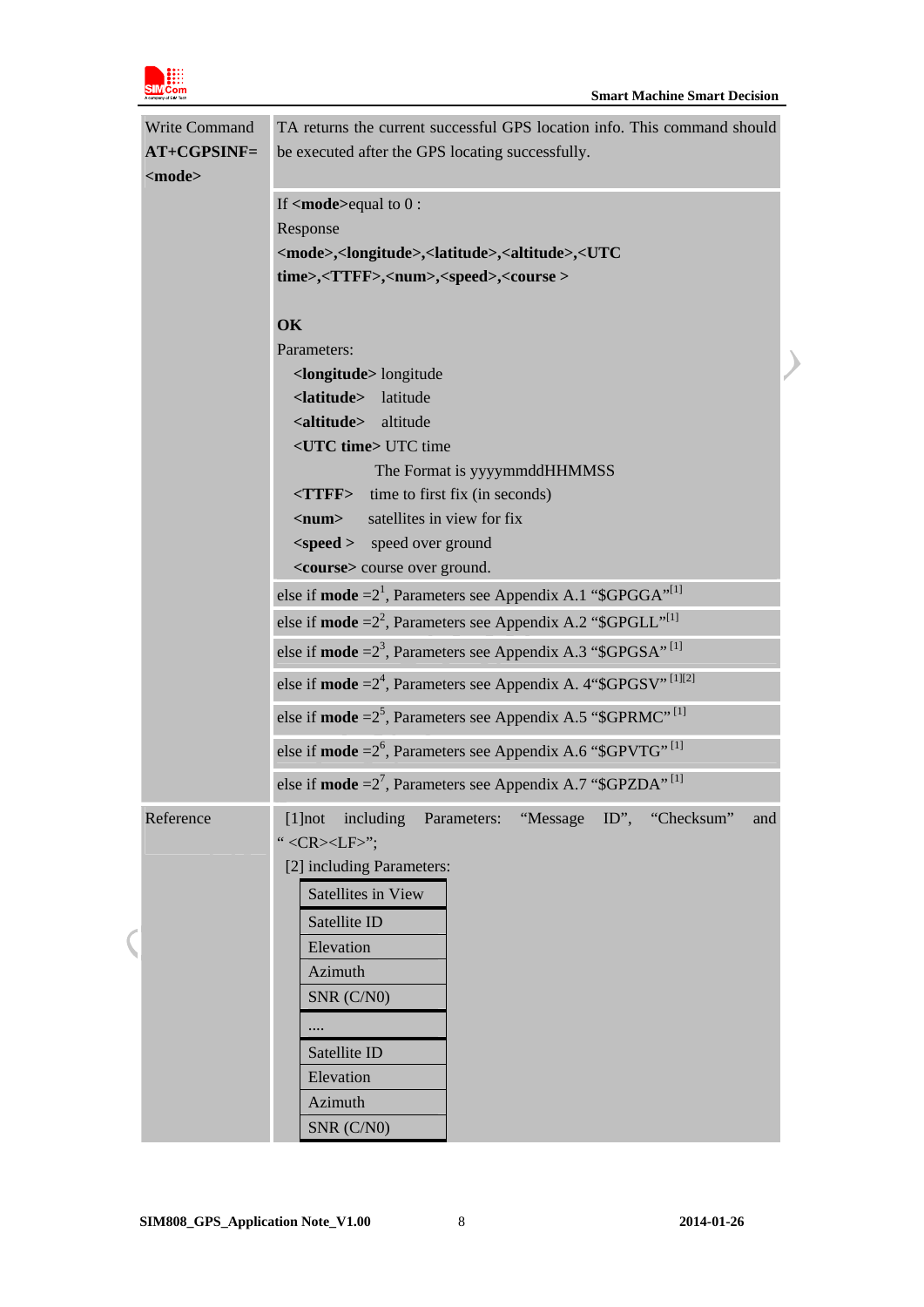<span id="page-8-0"></span>

### **2.4. AT+CGPSOUT GPS NMEA Data Output Control**

|                     | <b>AT+CGPSOUT</b> GPS NMEA Data Output Control                                |
|---------------------|-------------------------------------------------------------------------------|
| <b>Test Command</b> | Response                                                                      |
| $AT+CGPSOUT=?$      | $+CGPSOUT: (0-255)$                                                           |
|                     | OK                                                                            |
|                     |                                                                               |
|                     | Parameter                                                                     |
|                     | See Write Command                                                             |
| <b>Read Command</b> | Response                                                                      |
| AT+CGPSOUT?         | +CGPSOUT: <mode></mode>                                                       |
|                     |                                                                               |
|                     | OK<br>Parameter                                                               |
|                     | See Write Command                                                             |
| Write Command       | Control the GPS NMEA information output from AT command                       |
| AT+CGPSOUT          | UART.                                                                         |
| $=\frac{1}{2}$      |                                                                               |
|                     | Response                                                                      |
|                     | OK                                                                            |
|                     | Parameters                                                                    |
|                     | $mode$                                                                        |
|                     | If equal to 0: disable GPS NMEA information output from Debug                 |
|                     | UART;                                                                         |
|                     | else if<br>bit 1=1, enable NMEA \$GPGGA data output, see Appendix $A.1^{[1]}$ |
|                     | bit 2=1, enable NMEA \$GPGLL data output, see Appendix $A.2^{[1]}$            |
|                     | bit 3=1, enable NMEA \$GPGSA data output, see Appendix $A.3^{[1]}$            |
|                     | bit 4=1, enable NMEA \$GPGSV data output, see Appendix A.4 <sup>[2]</sup>     |
|                     | bit 5=1, enable NMEA \$GPRMC data output, see Appendix A.5 <sup>[1]</sup>     |
|                     | bit 6=1, enable NMEA \$GPVTG data output, see Appendix $A.6^{[1]}$            |
|                     | bit 7=1, enable NMEA \$GPZDA data output, see Appendix A.7 <sup>[1]</sup>     |
|                     | After setting successful, the NMEA information will output from               |
|                     | Debug UART, NMEA Format see A Appendix.                                       |
| Reference           | <b>Note</b>                                                                   |
|                     | Factory setting is "AT+CGPSOUT=0".                                            |
|                     | 255 will allow all NMEA data output from Debug UART.                          |

 $\overline{\mathcal{L}}$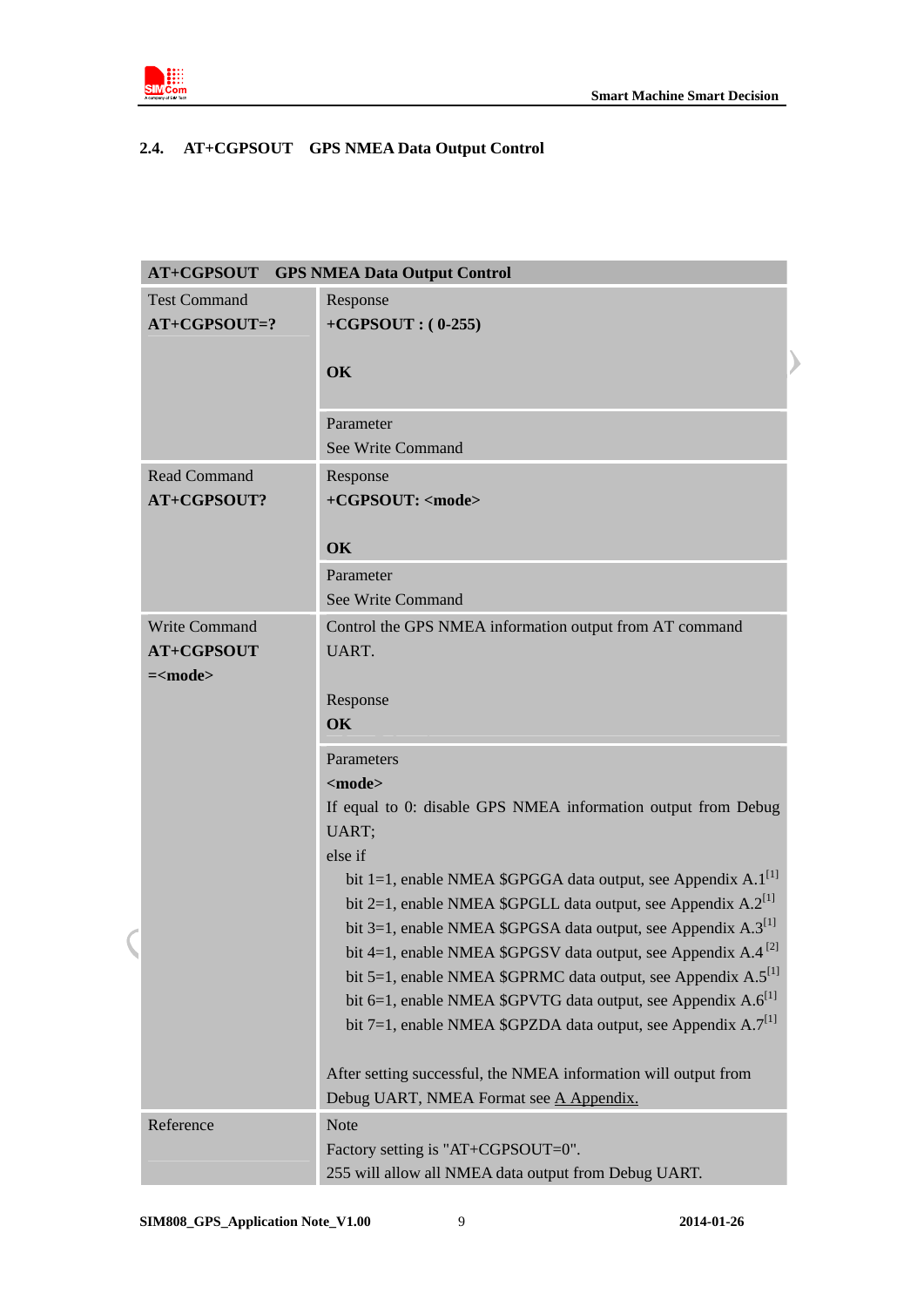<span id="page-9-0"></span>

### **2.5. AT+CGPSSTATUS GPS Status**

| <b>AT+CGPSSTATUS</b> GPS Status              |                                                                 |  |
|----------------------------------------------|-----------------------------------------------------------------|--|
| <b>Test Command</b>                          | Response                                                        |  |
| AT+CGPSSTATUS=?                              | +CGPSSTATUS: (list of supported < status >s)                    |  |
|                                              | OK                                                              |  |
|                                              | Parameter                                                       |  |
|                                              | <b>See Read Command</b>                                         |  |
| <b>Read Command</b><br><b>AT+CGPSSTATUS?</b> | Response<br>+CGPSSTATUS: <status></status>                      |  |
|                                              | OK                                                              |  |
|                                              | <b>GPS Fix Status Parameters</b>                                |  |
|                                              | <status> is a string value</status>                             |  |
|                                              | "Location Unknown": if GPS is not run                           |  |
|                                              | "Location Not Fix": after GPS is run ,and haven't fixed         |  |
|                                              | "Location 2D Fix" : after GPS status is 2D fixed                |  |
| Reference                                    | "Location 3D Fix" : after GPS status is 3D fixed<br><b>Note</b> |  |
|                                              |                                                                 |  |
|                                              |                                                                 |  |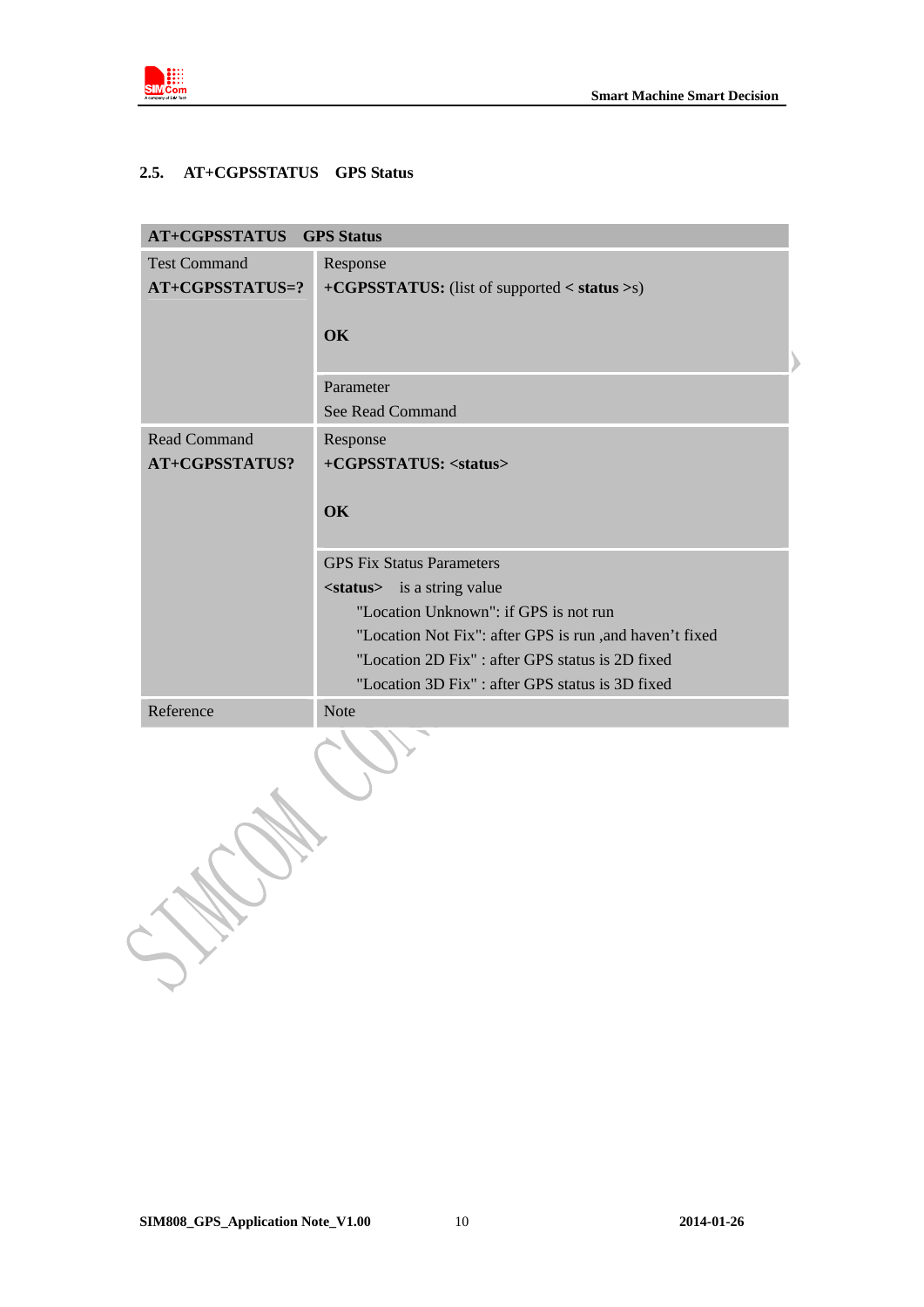<span id="page-10-0"></span>

# **3. CME Error Code**

The following errors are related to GPS. The format is like this: +CME ERROR: <err>. The detail error code and description is list in the following table.

| Code | <b>Description</b> |
|------|--------------------|
| 890  | GPS not running    |
| 891  | GPS is running     |
| 892  | GPS is fixing      |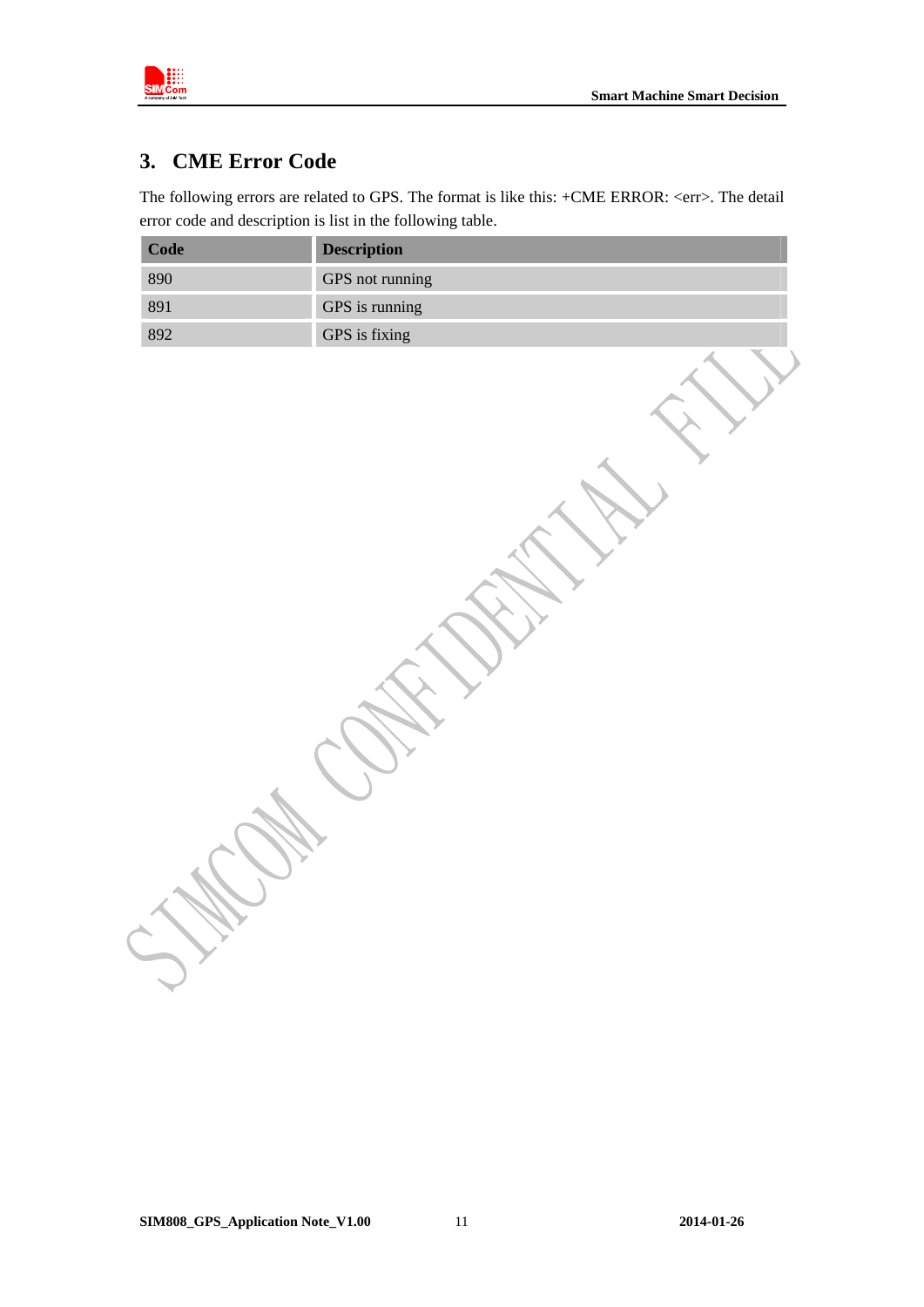<span id="page-11-0"></span>

# **4. Examples**

In the "Grammar" columns of following tables, input of AT commands are in black, module return values are in blue.

| Grammar                                                      | <b>Description</b>                |
|--------------------------------------------------------------|-----------------------------------|
| $AT+CGPSPWR=1$                                               | Open GPS                          |
| OK                                                           |                                   |
| AT+CGPSSTATUS?                                               | Read the GPS fix status           |
| +CGPSSTATUS: Location 3D Fix                                 | GPS has fixed with 3D status      |
|                                                              |                                   |
| OK                                                           |                                   |
| $AT+CGPSINF=0$                                               | Read GPS information              |
| 0,3113.317683,12121.244232,51.563730,011400                  |                                   |
| 27022006.085,16,13,0.072580,0.000000                         |                                   |
|                                                              |                                   |
| OK<br>$AT+ CGPSOUT = 8$                                      |                                   |
| OK                                                           | GPS NMEA data output from AT uart |
| \$GPGSA, A, 3, 02, 09, 05, 193, 29, 08, 26, 15, 04, 07, 10   |                                   |
| $,1.62,0.95,1.31*3C$                                         |                                   |
| \$GPGSA, A, 3, 02, 09, 05, 193, 29, 08, 26, 15, 04, 07, 10   |                                   |
| $,1.62,0.95,1.31*3C$                                         |                                   |
|                                                              |                                   |
| $AT+CGPSRST=0$                                               | <b>RESET GPS(COLD Start)</b>      |
| <b>OK</b>                                                    |                                   |
| \$GPGSA, A, 1,  ,  ,  , 99.99, 99.99, 99.99*30               |                                   |
| .                                                            |                                   |
| \$GPGSA, A, 1,,,,,,,,,,,,,,99.99,99.99,99.99*30              |                                   |
| \$GPGSA, A, 3, 02, 15, 10, 05, 26, 09, 29, 04, 07, ,,, 1.27, |                                   |
| $0.95, 0.84*01$                                              |                                   |
| $AT+CGPSRST=1$                                               | <b>RESET GPS(HOT Start)</b>       |
| <b>OK</b>                                                    |                                   |
| \$GPGSA, A, 1, , 99.99, 99.99, 1.00*01                       |                                   |
| \$GPGSA, A, 3, 193, 02, 05, 26, 29, 15, 10, 09, 04, 08, 07   |                                   |
| ,,1.23,0.93,0.80*34                                          |                                   |
| AT+CGPSPWR=0                                                 | <b>Close GPS</b>                  |
| OK                                                           |                                   |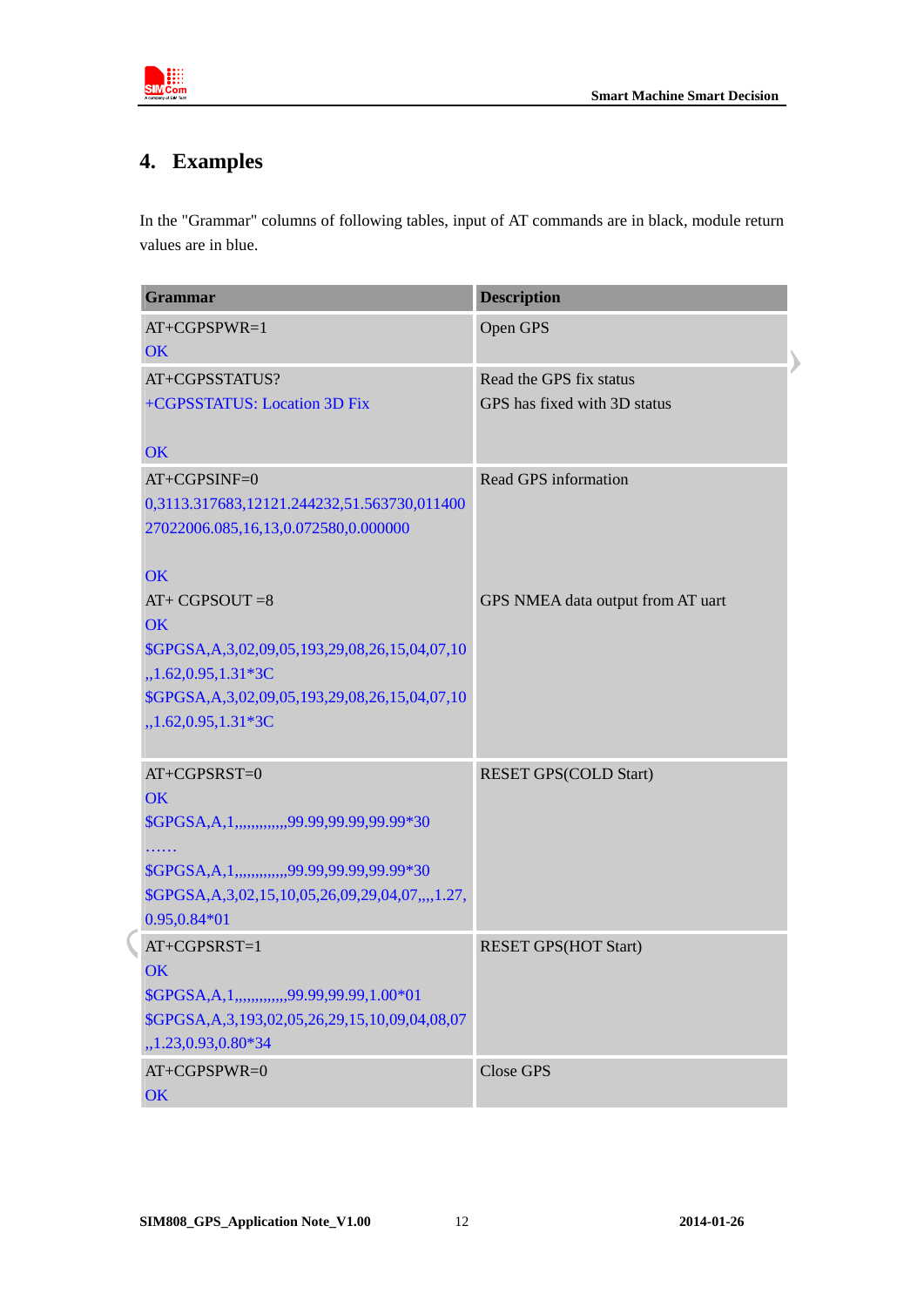<span id="page-12-0"></span>

 $\left\langle \right\rangle$ 

# **Appendix**

### **A NMEA Format Tables**

### **Message ID GGA: Global Positioning System Fixed Data**

| <b>Name</b>                   | <b>Example</b> | Unit   | <b>Description</b>                                                                         |
|-------------------------------|----------------|--------|--------------------------------------------------------------------------------------------|
| Message ID                    | \$GPGGA        |        | GGA protocol header                                                                        |
| <b>UTC Time</b>               | 2153.000       |        | hhmmss.sss                                                                                 |
| Latitude                      | 3342.6618      |        | ddmm.mmmmmm                                                                                |
| N/S Indicator                 | N              |        | N=north or S=south                                                                         |
| Longitude                     | 11751.3858     |        | dddmm.mmmmmm                                                                               |
| E/W Indicator                 | W              |        | E=east or W=west                                                                           |
| <b>Position Fix Indicator</b> | 1              |        |                                                                                            |
| <b>Satellites Used</b>        | 10             |        | Range 0 to 12                                                                              |
| <b>HDOP</b>                   | 1.2            |        | Horizontal Dilution of Precision                                                           |
| <b>MSL Altitude</b>           | 27.0           | meters |                                                                                            |
| Units                         | M              | meters |                                                                                            |
| Geoid Separation              | $-34.2$        | meters | Geoid-to-ellipsoid separation.<br>Ellipsoid altitude = MSL Altitude<br>+ Geoid Separation. |
| Units                         | M              | meters |                                                                                            |
| Age of Diff. Corr.            |                | sec    | Null fields when DGPS is not<br>used                                                       |
| Diff. Ref. Station ID         | 0000           |        |                                                                                            |
| Checksum                      | $*5E$          |        |                                                                                            |
|                               |                |        | End of message termination                                                                 |

|  |  | Table 5-1 Global Positioning System Fixed Data |  |  |  |
|--|--|------------------------------------------------|--|--|--|
|--|--|------------------------------------------------|--|--|--|

Table 5-2 Position Fix Indicator Value

| <b>Position Fix Indicator Value</b> | <b>Description</b>           |  |
|-------------------------------------|------------------------------|--|
|                                     | Fix not available or invalid |  |
|                                     | GPS SPS Mode, fix valid      |  |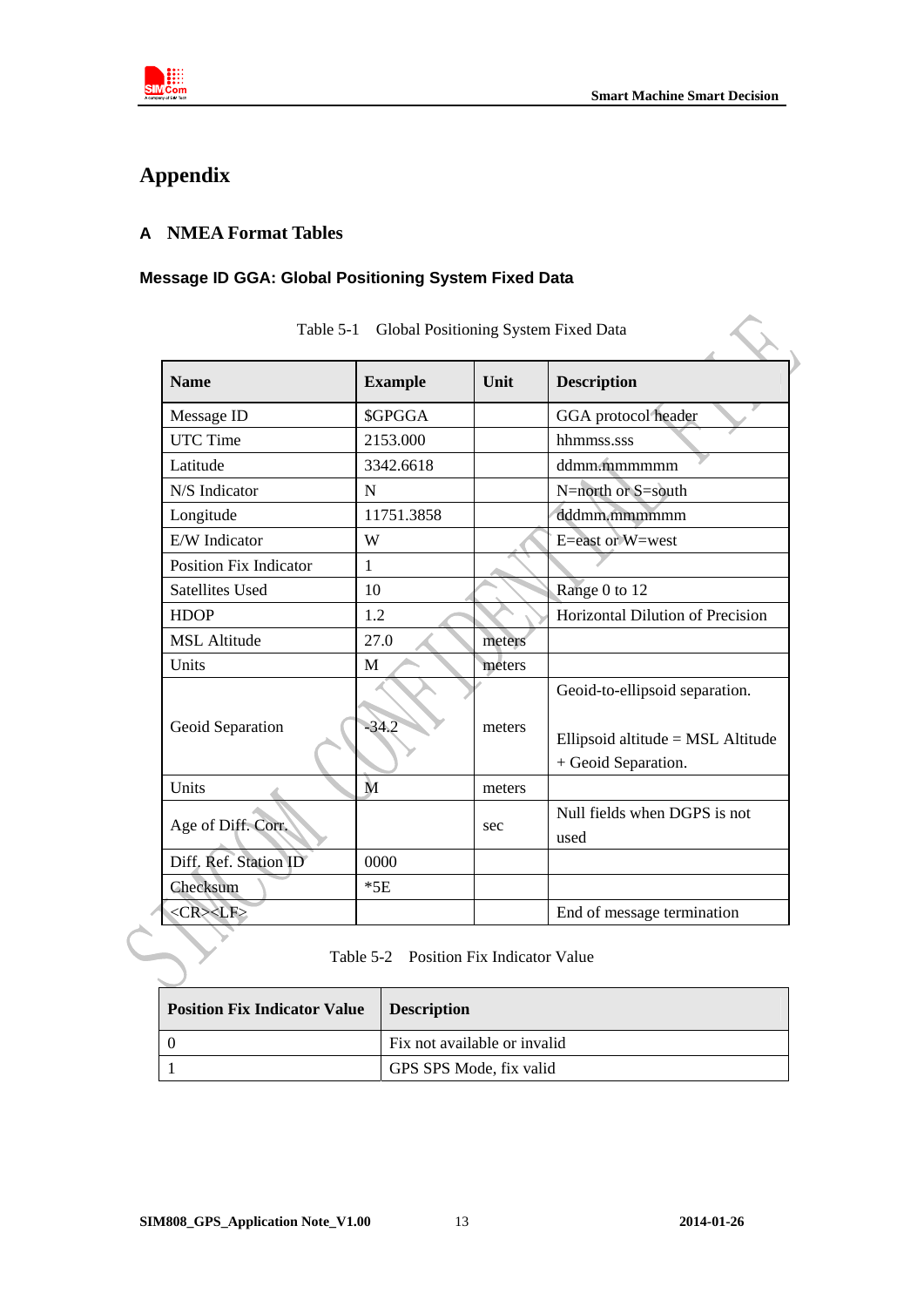<span id="page-13-0"></span>

### **Message ID GLL: Geographic Position - Latitude/Longitude**

| <b>Name</b>       | <b>Example</b> | Unit | <b>Description</b>            |
|-------------------|----------------|------|-------------------------------|
| Message ID        | \$GPGLL        |      | GLL protocol header           |
| Latitude          | 3723.2475      |      | ddmm.mmmmmm                   |
| N/S Indicator     | N              |      | $N=$ north or                 |
|                   |                |      | $S = south$                   |
| Longitude         | 12158.3416     |      | dddmm.mmmmmm                  |
| E/W Indicator     | W              |      | $E =$ east or                 |
|                   |                |      | W=west                        |
| <b>UTC</b> Time   | 161229.487     |      | hhmmss.sss                    |
| <b>Status</b>     | A              |      | A=data valid or               |
|                   |                |      | V=data not valid              |
|                   |                |      | A=Autonomous,                 |
|                   |                |      | D=DGPS,                       |
| Mode              | A              |      | È≐DR,                         |
|                   |                |      | $N =$ Output Data Not Valid   |
|                   |                |      | $R = \text{Coarse Position}x$ |
| Checksum          | $*41$          |      |                               |
| $<$ CR> <lf></lf> |                |      | End of message termination    |

Table 5-3 Geographic Position - Latitude/Longitude

Note:

1. Position was calculated based on one or more of the SVs having their states derived from almanac parameters, as opposed to ephemerides.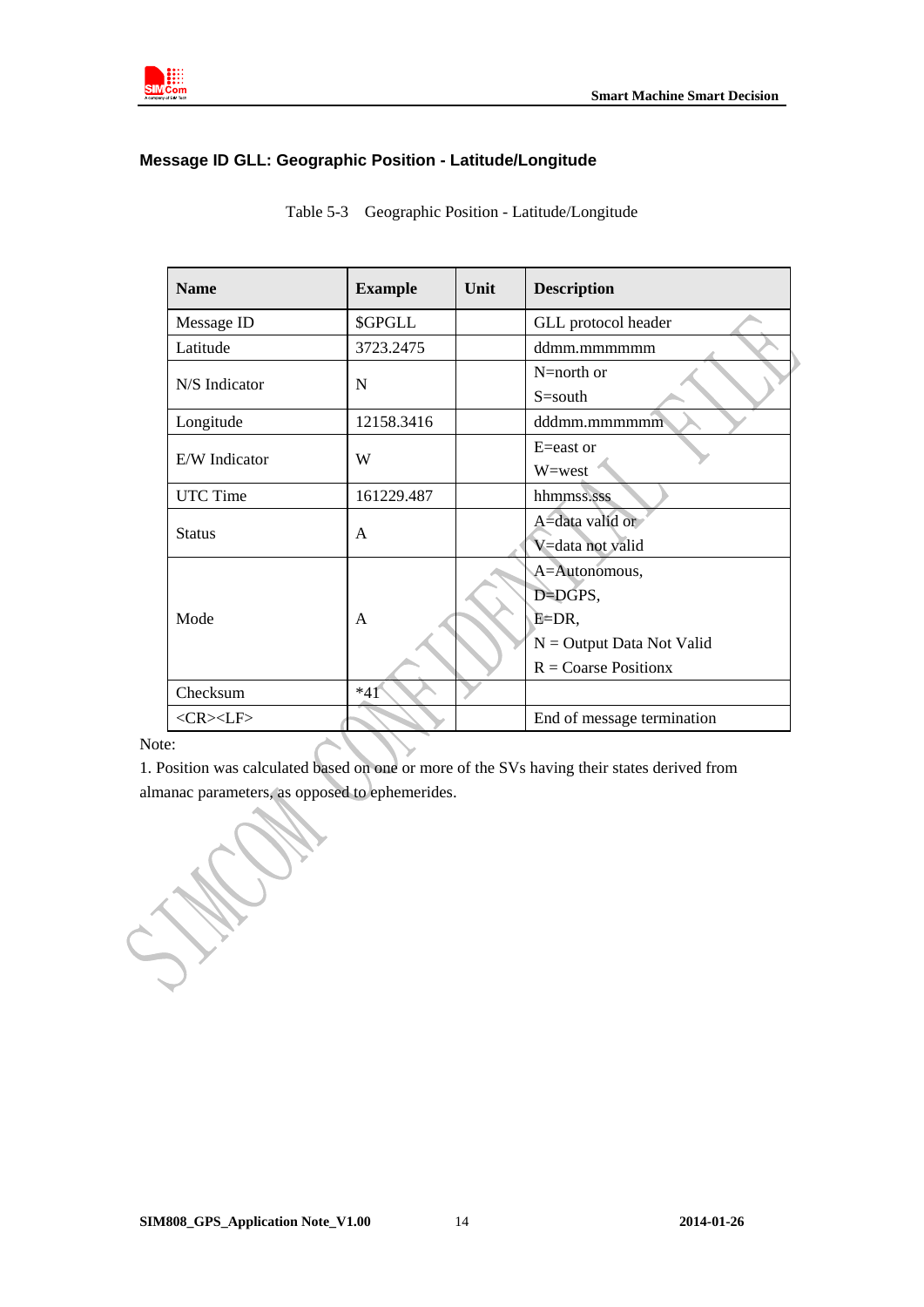<span id="page-14-0"></span>

### **Message ID GSA: GNSS DOP and Active Satellites**

| <b>Message ID</b>                           | \$GPGSA | <b>GSA</b> protocol header              |  |
|---------------------------------------------|---------|-----------------------------------------|--|
| Mode 1                                      | A       | See Table A-5                           |  |
| Mode 2                                      | 3       | See Table A-6                           |  |
| Satellite used in<br>solution. <sup>1</sup> | 07      | SV on Channel 1                         |  |
| Satellite Used <sup>1</sup>                 | 02      | SV on Channel 2                         |  |
|                                             |         |                                         |  |
| Satellite Used <sup>1</sup>                 | 12      | SV on Channel 12                        |  |
| PDOP <sup>2</sup>                           | 1.8     | <b>Position Dilution of Precision</b>   |  |
| HDOP <sup>2</sup>                           | 1.0     | <b>Horizontal Dilution of Precision</b> |  |
| VDOP <sup>2</sup>                           | 1.5     | <b>Vertical Dilution of Precision</b>   |  |
| Checksum                                    | $*33$   |                                         |  |
| $<$ CR> $<$ LF>                             |         | End of message termination              |  |

Table 5-4 GNSS DOP and Active Satellites

Note:

1. Satellite used in solution.

2. Maximum DOP value reported is 50. When 50 is reported, the actual DOP may be much larger.



| Mode 1 Value | <b>Description</b>                                   |
|--------------|------------------------------------------------------|
| M            | Manual – Forced to operate in 2D or 3D mode          |
| A            | 2D Automatic – Allowed to automatically switch 2D/3D |
|              |                                                      |

Table 5-6 Mode 2 Value

| <b>Mode 2 Value</b> | <b>Description</b>          |
|---------------------|-----------------------------|
|                     | Fix not available           |
|                     | 2D Fix $(<\sim$ 4 SVs used) |
|                     | 3D Fix $(>3$ SVs used)      |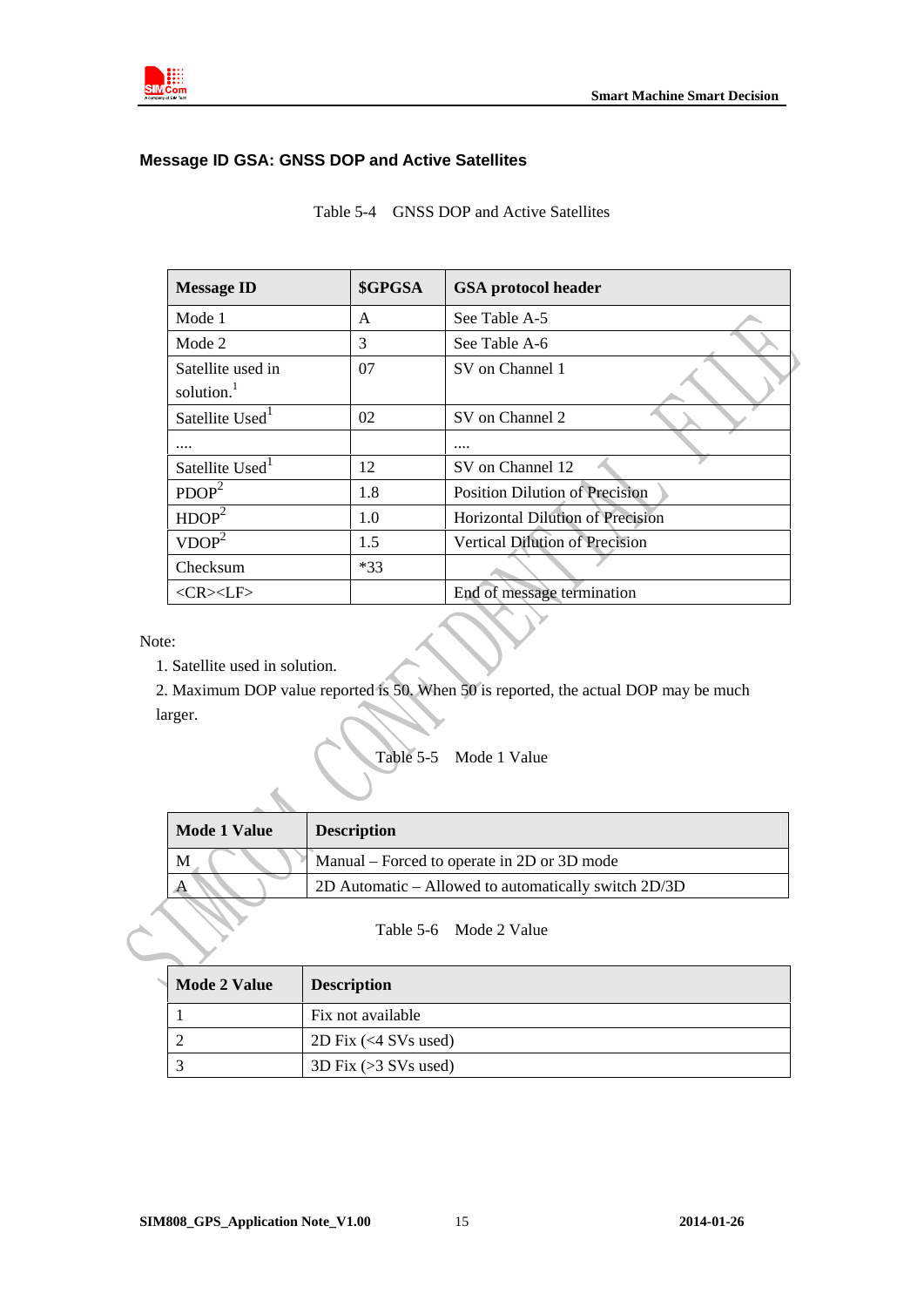<span id="page-15-0"></span>

### **Message ID GSV: GNSS Satellites in View**

| <b>Name</b>         | <b>Example</b> | Unit    | <b>Description</b>                           |
|---------------------|----------------|---------|----------------------------------------------|
| Message ID          | \$GPGSV        |         | GSV protocol header                          |
| Number of Messages  | $\overline{2}$ |         | Total number of GSV messages to be sent in   |
|                     |                |         | this group                                   |
| Message Number1     | 1              |         | Message number in this group of GSV messages |
| Satellites in View1 | 07             |         |                                              |
| Satellite ID        | 07             |         | Channel 1 (Range 1 to 32)                    |
| Elevation           | 79             | degrees | Channel 1 (Maximum 90)                       |
| Azimuth             | 048            | degrees | Channel 1 (True, Range 0 to 359)             |
| $SNR$ ( $C/N0$ )    | 42             | dBHz    | Range 0 to 99, null when not tracking        |
|                     |                |         |                                              |
| Satellite ID        | 27             |         | Channel 4 (Range 1 to 32)                    |
| Elevation           | 27             | degrees | Channel 4 (Maximum 90)                       |
| Azimuth             | 138            | degrees | Channel 4 (True, Range 0 to 359)             |
| SNR (C/N0)          | 42             | $d$ BHz | Range 0 to 99, null when not tracking        |
| Checksum            | $*71$          |         |                                              |
| $<$ CR> $<$ LF>     |                |         | End of message termination                   |
| ote:                |                |         |                                              |

| <b>GNSS</b> Satellites in View<br>Table 5-7 |
|---------------------------------------------|
|---------------------------------------------|

Note:

1. Depending on the number of satellites tracked, multiple messages of GSV data may be required. In some software versions, the maximum number of satellites reported as visible is limited to 12, even though more may be visible.1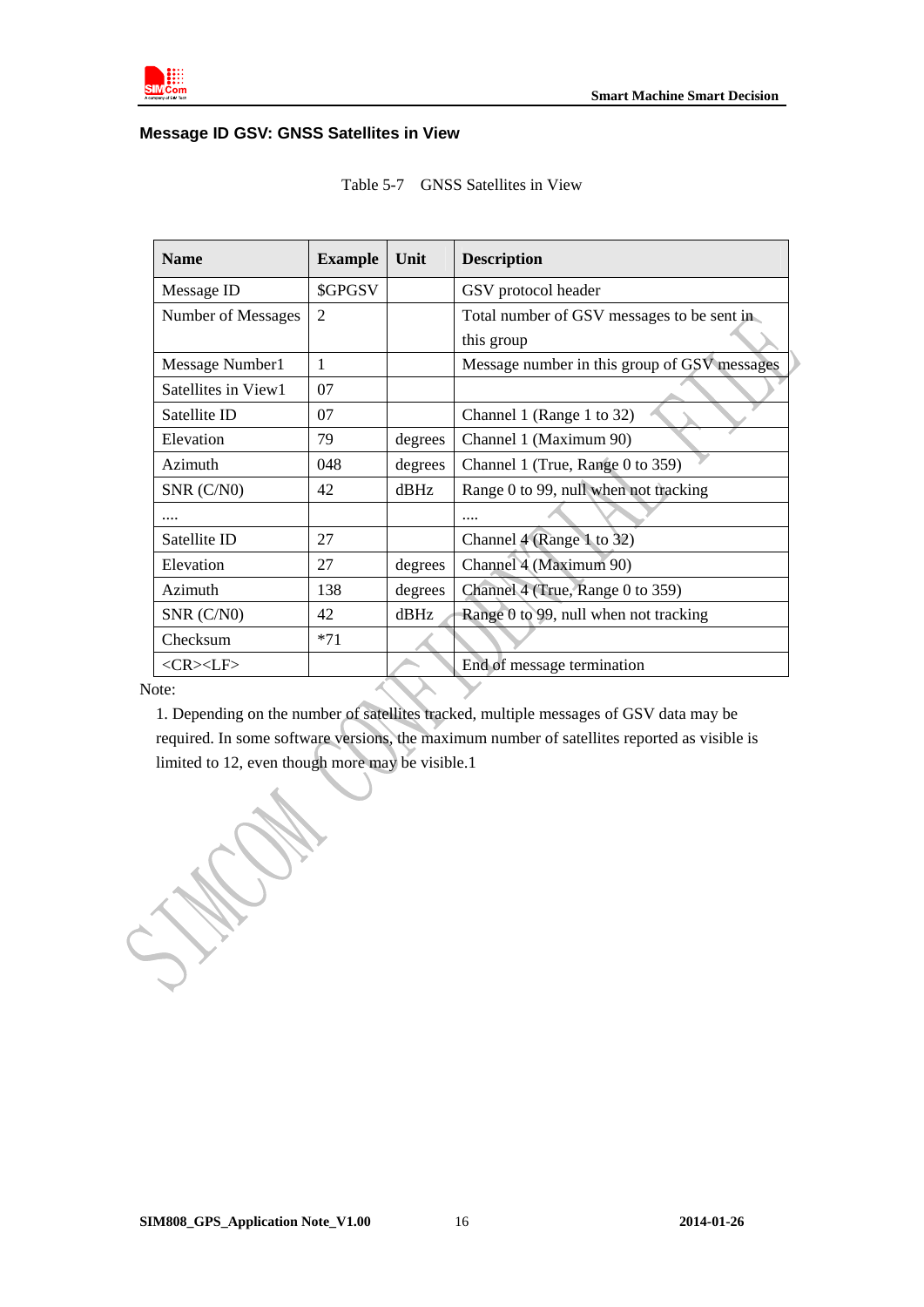<span id="page-16-0"></span>

#### **Message ID RMC: Recommended Minimum Specific GNSS Data**

| <b>Name</b>                      | <b>Example</b> | Unit    | <b>Description</b>                                                  |
|----------------------------------|----------------|---------|---------------------------------------------------------------------|
| Message ID                       | <b>\$GPRMC</b> |         | RMC protocol header                                                 |
| <b>UTC Time</b>                  | 161229.5       |         | hhmmss.sss                                                          |
| Status <sup>1</sup>              | A              |         | A=data valid or<br>V=data not valid                                 |
| Latitude                         | 3723.248       |         | ddmm.mmmmmm                                                         |
| N/S Indicator                    | N              |         | N=north or<br>S=south                                               |
| Longitude                        | 12158.34       |         | dddmm.mmmmmm                                                        |
| E/W Indicator                    | W              |         | E=east or<br>W=west                                                 |
| Speed Over Ground                | 0.13           | knots   |                                                                     |
| <b>Course Over Ground</b>        | 309.62         | degrees | <b>TRUE</b>                                                         |
| Date                             | 120598         |         | ddmmyy                                                              |
| Magnetic Variation <sup>2</sup>  |                | degrees | E=east or<br>W=west                                                 |
| East/West Indicator <sup>2</sup> | E              |         | $E = east$                                                          |
| Mode                             | Α              |         | A=Autonomous,<br>D=DGPS,<br>$E=DR$ ,<br>$N =$ Output Data Not Valid |
|                                  |                |         | $R = \text{Coarse Position}$                                        |
| Checksum                         | $*10$          |         |                                                                     |
| $<$ CR> <lf></lf>                |                |         | End of message termination                                          |

Table 5-8 Recommended Minimum Specific GNSS Data

Note:

1. A valid status is derived from all the parameters set in the software. This includes the minimum number of satellites required, any DOP mask setting, presence of DGPS corrections, etc. If the default or current software setting requires that a factor is met, then if that factor is not met the solution will be marked as invalid.

3. Position was calculated based on one or more of the SVs having their states derived from almanac parameters, as opposed to ephemerides.

<sup>2.</sup> SiRF Technology Inc. does not support magnetic declination. All "course over ground" data are geodetic WGS84 directions relative to true North.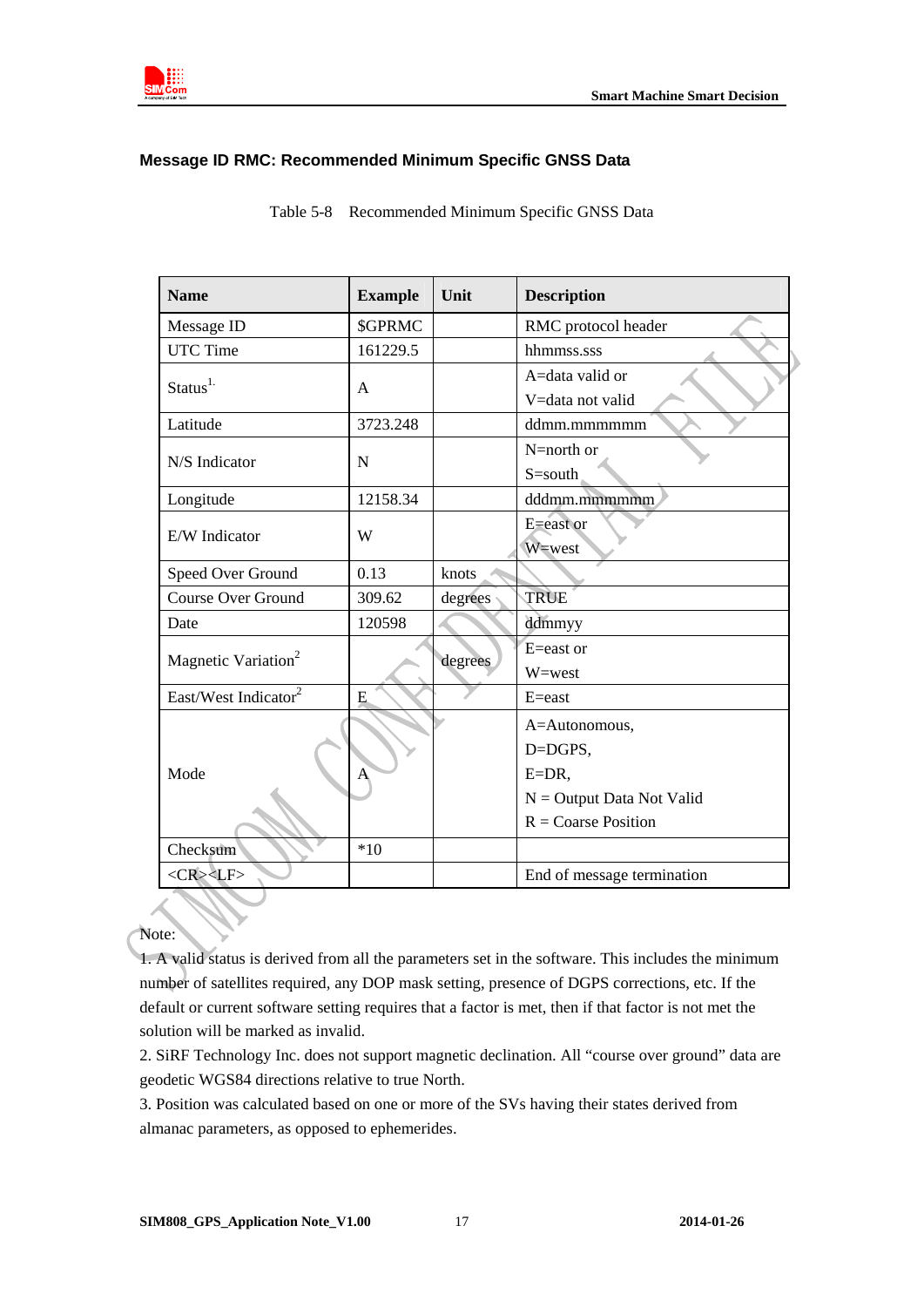<span id="page-17-0"></span>

### **Message ID VTG: Course Over Ground and Ground Speed**

| <b>Name</b>     | <b>Example</b> | Unit    | <b>Description</b>                                                                                       |
|-----------------|----------------|---------|----------------------------------------------------------------------------------------------------------|
| Message ID      | <b>\$GPVTG</b> |         | VTG protocol header                                                                                      |
| Course          | 309.62         | degrees | Measured heading                                                                                         |
| Reference       | T              |         | <b>TRUE</b>                                                                                              |
| Course          |                | degrees | Measured heading                                                                                         |
| Reference       | M              |         | Magnetic                                                                                                 |
| Speed           | 0.13           | knots   | Measured horizontal speed                                                                                |
| Units           | N              |         | Knots                                                                                                    |
| Speed           | 0.2            | km/hr   | Measured horizontal speed                                                                                |
| Units           | K              |         | Kilometers per hour                                                                                      |
| Mode            | A              |         | A=Autonomous,<br>D=DGPS,<br>$E=DR$ ,<br>$N =$ Output Data Not Valid<br>$R = \overline{C}$ oarse Position |
| Checksum        | $*23$          |         |                                                                                                          |
| $<$ CR> $<$ LF> |                |         | End of message termination                                                                               |

Table 5-9 Course Over Ground and Ground Speed

Note:

1. All "course over ground" data are geodetic WGS-84 directions.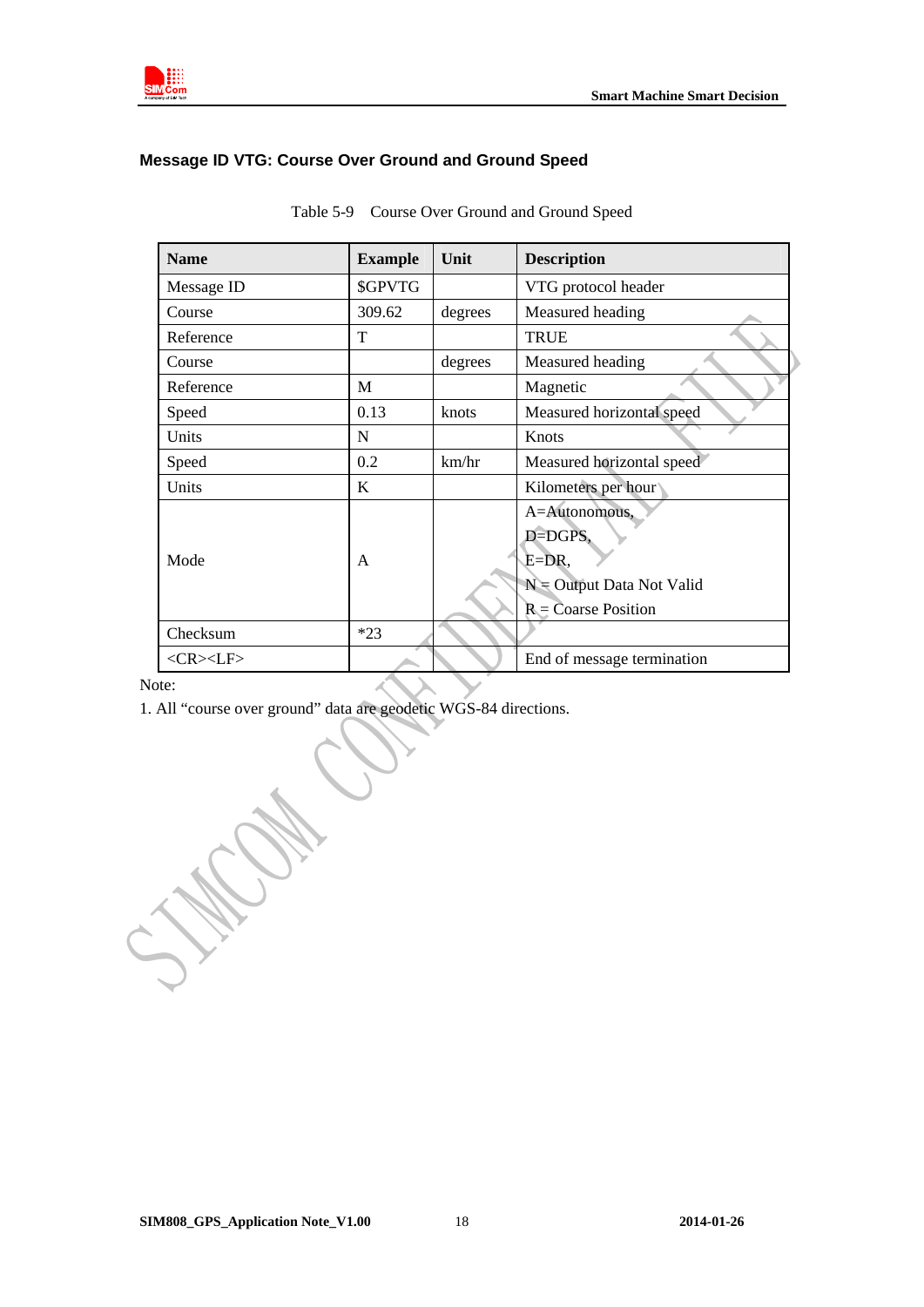<span id="page-18-0"></span>

### **Message ID ZDA: Time & Date**

| <b>Name</b>            | <b>Example</b> | Unit   | <b>Description</b>                                                                                                                                                                                            |
|------------------------|----------------|--------|---------------------------------------------------------------------------------------------------------------------------------------------------------------------------------------------------------------|
| Message ID             | \$GPZDA        |        | ZDA protocol header                                                                                                                                                                                           |
| UTC time               | 181813         | hhmmss | The UTC time units are:<br>$hh = UTC$ hours from 00 to 23<br>$mm = UTC$ minutes from 00 to 59<br>$ss = UTC$ seconds from 00 to 59<br>Either using valid IONO/UTC or<br>estimated<br>from default leap seconds |
| Day                    | 14             |        | Day of the month, range 1 to 31                                                                                                                                                                               |
| Month                  | 10             |        | Month of the year, range 1 to 12                                                                                                                                                                              |
| Year                   | 2003           |        | 1980 to 2079                                                                                                                                                                                                  |
| Local zone hour        |                | hour   | Offset from UTC (set to 00)                                                                                                                                                                                   |
| Local zone minutes $1$ |                | minute | Offset from UTC (set to 00)                                                                                                                                                                                   |
| Checksum               | *4F            |        |                                                                                                                                                                                                               |
| <cr><lf></lf></cr>     |                |        | End of message termination                                                                                                                                                                                    |

Note:

1. Not supported. Reported as 00.

#### **B Related Documents**   $\triangle$

| <b>SN</b> | Document name                   | <b>Remark</b> |
|-----------|---------------------------------|---------------|
|           | SIM800 Series AT Command Manual |               |
|           |                                 |               |

### **C Terms and Abbreviations**

| Abbreviation Description |  |
|--------------------------|--|
|                          |  |
|                          |  |
|                          |  |